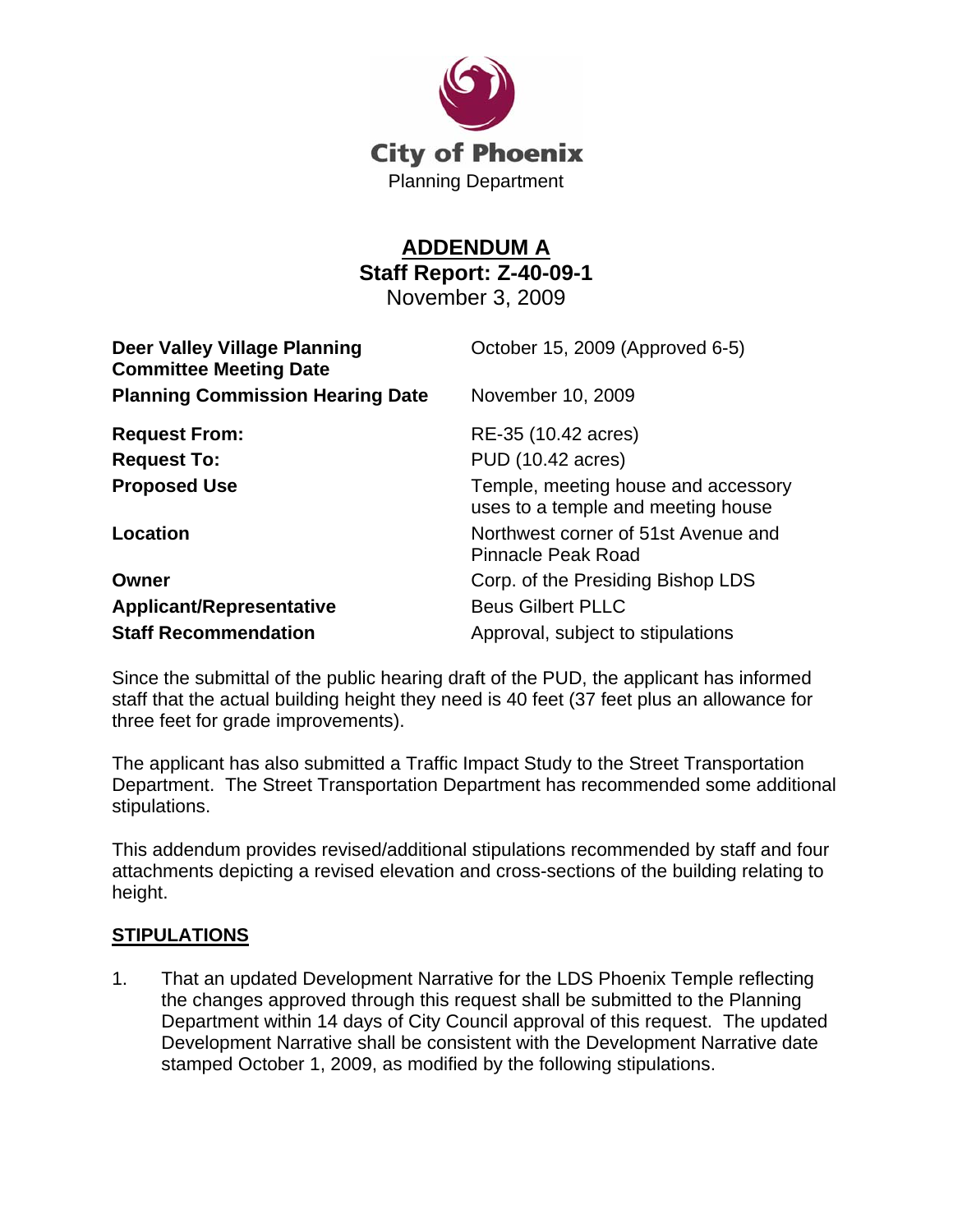Staff Report: Z-SP-4-09-7\_Addendum A November 3, 2009 Page 2 of 2

- 2. That the PUD should be modified as follows:
	- a. References to building height shall be modified to reflect the 40 foot building height, including pages 13, Table Tab A and two locations on Tab I.
	- b. Tab L shall be replaced with attachments to Addendum dated November 2, 2009.
- 3. That the applicant shall submit a revised Traffic Impact Study to the Street Transportation Department and the Development Services Department within 45 days of Council approval of this request. The applicant shall be responsible for any dedications and required improvements as recommended by the approved traffic study, as approved by Development Services Department and the Street Transportation Department.
- 4. That the developer shall dedicate 32 feet of right-of-way for half-street roadway improvements along the north side of Pinnacle Peak for the entire frontage of the proposed development, as approved by the Street Transportation Department.
- 5. That the developer shall provide a Multi Use Recreational Trail Easement adjacent to the right-of-way. The easement shall be 25 feet with a 10 foot wide decomposed granite trail to be maintained by the parcel owner, as approved by the Parks and Recreation Department.
- 6. That the developer shall provide one streetlight, located approximately 200 feet west of the existing street light in front of the LDS property to the east, as approved by the Street Transportation Department.
- 7. That the developer shall provide curb, gutter, sidewalk, paving and incidentals for half-street roadway improvements on Pinnacle Peak Road, as approved by the Development Services Department.
- 8. That the developer shall provide landscaping and irrigation in accordance with plans approved by the Development Services Department.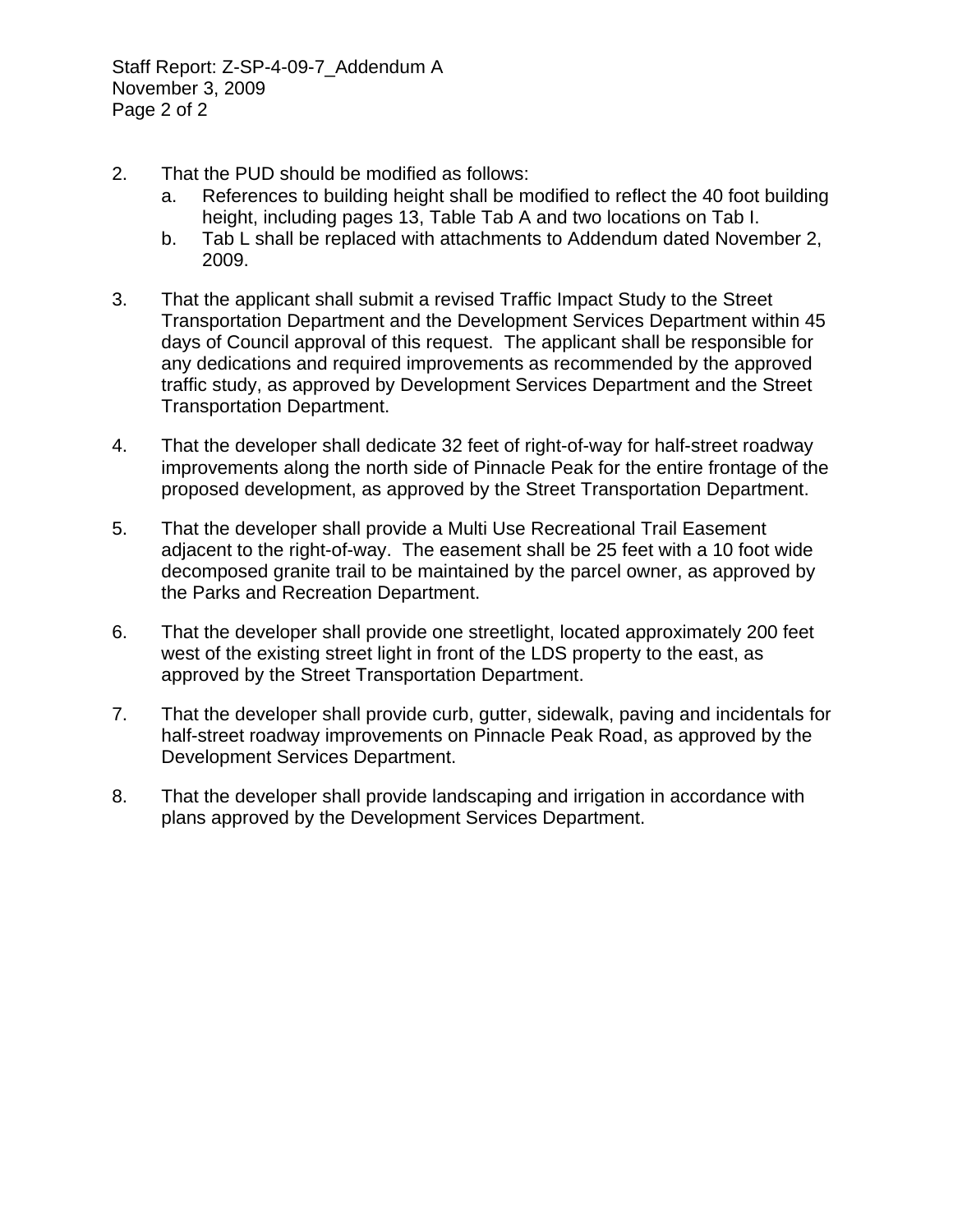

ø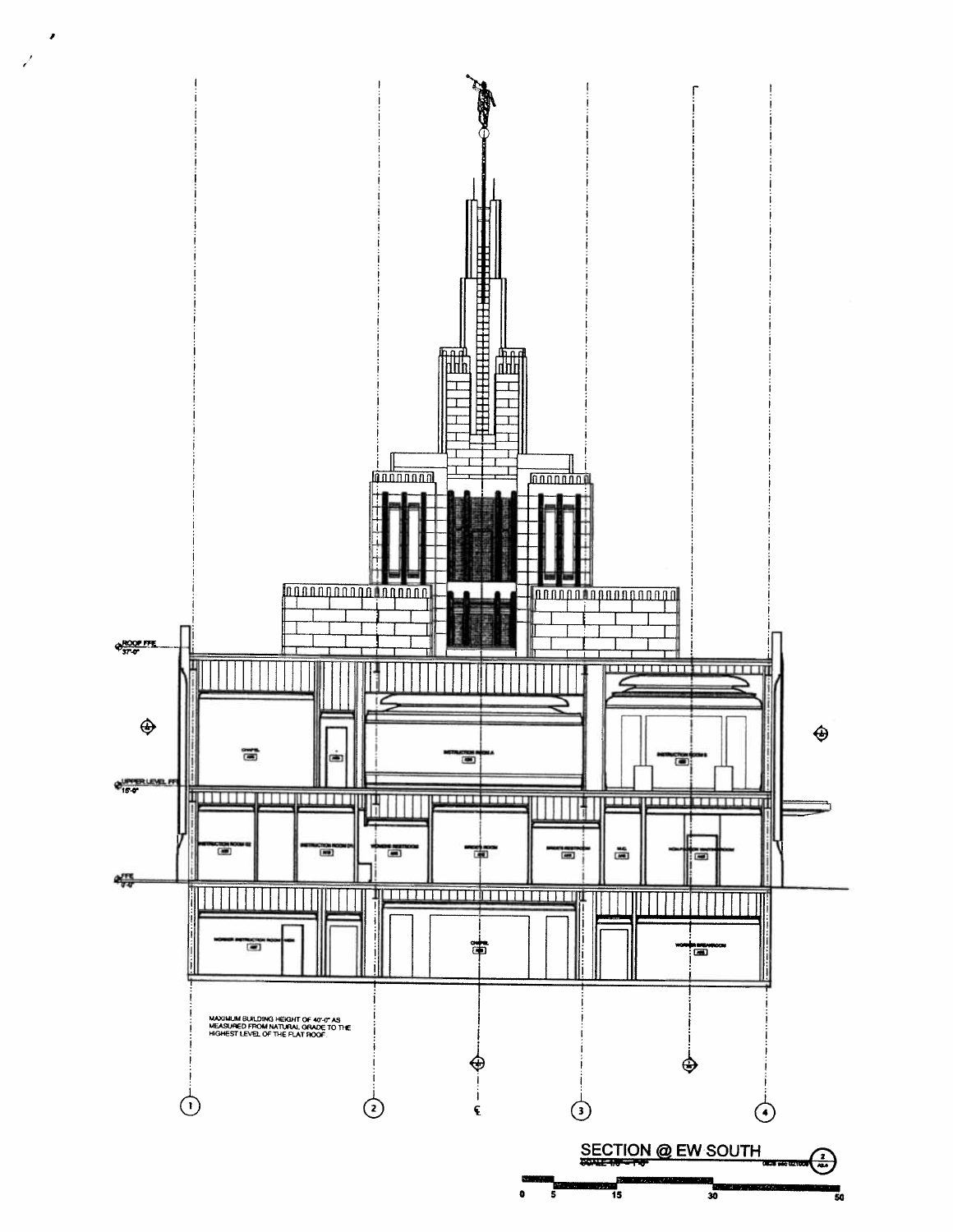

MAXIMUM BUILDING HEIGHT OF 40°-0" AS<br>MEASURED FROM NATURAL GRADE TO THE<br>HIGHESTLEVEL OF THE FLAT ROOF.

Τ

**EAST ELEVATION** 

 $\mathcal{L}$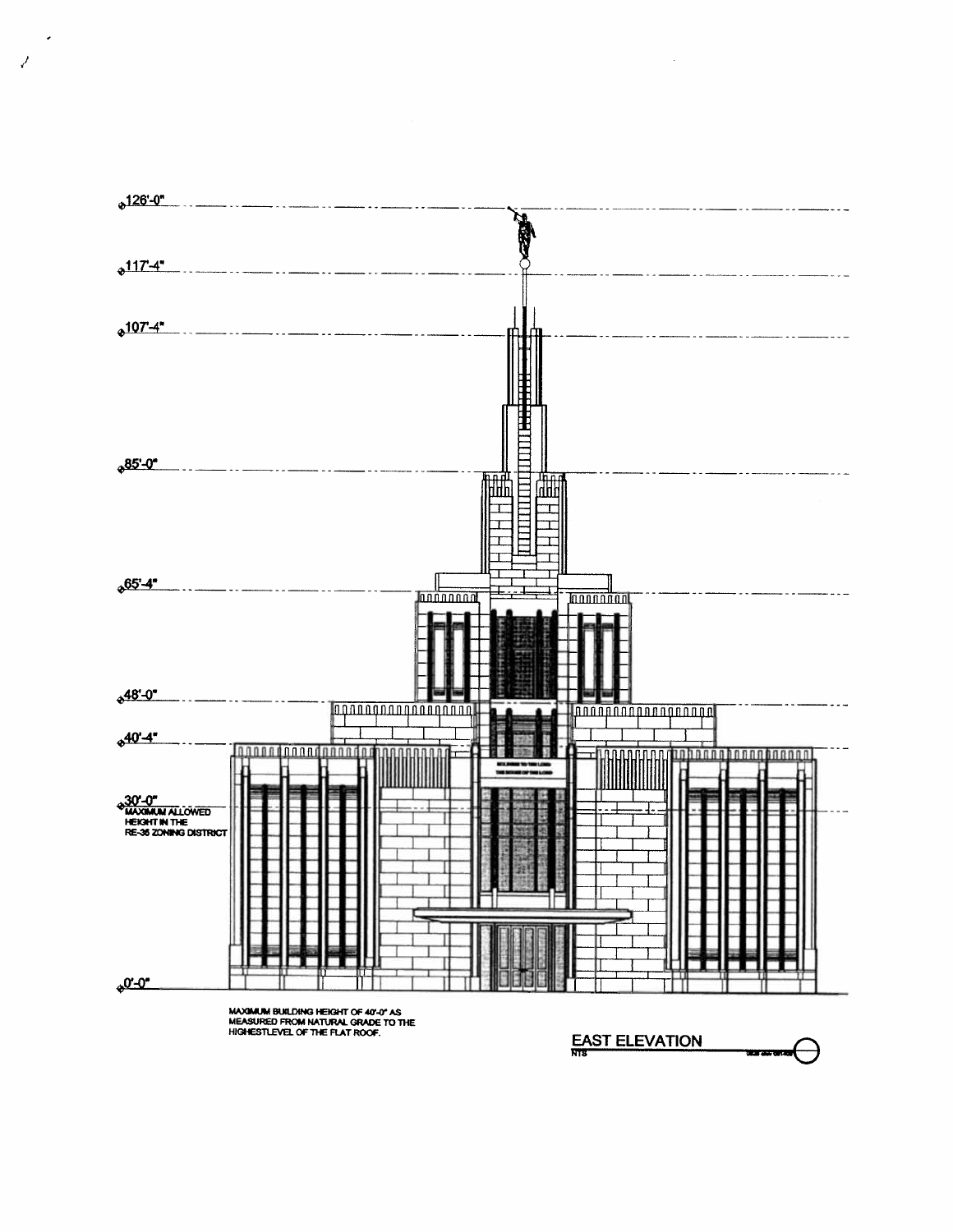

 $\overline{\mathscr{S}}$